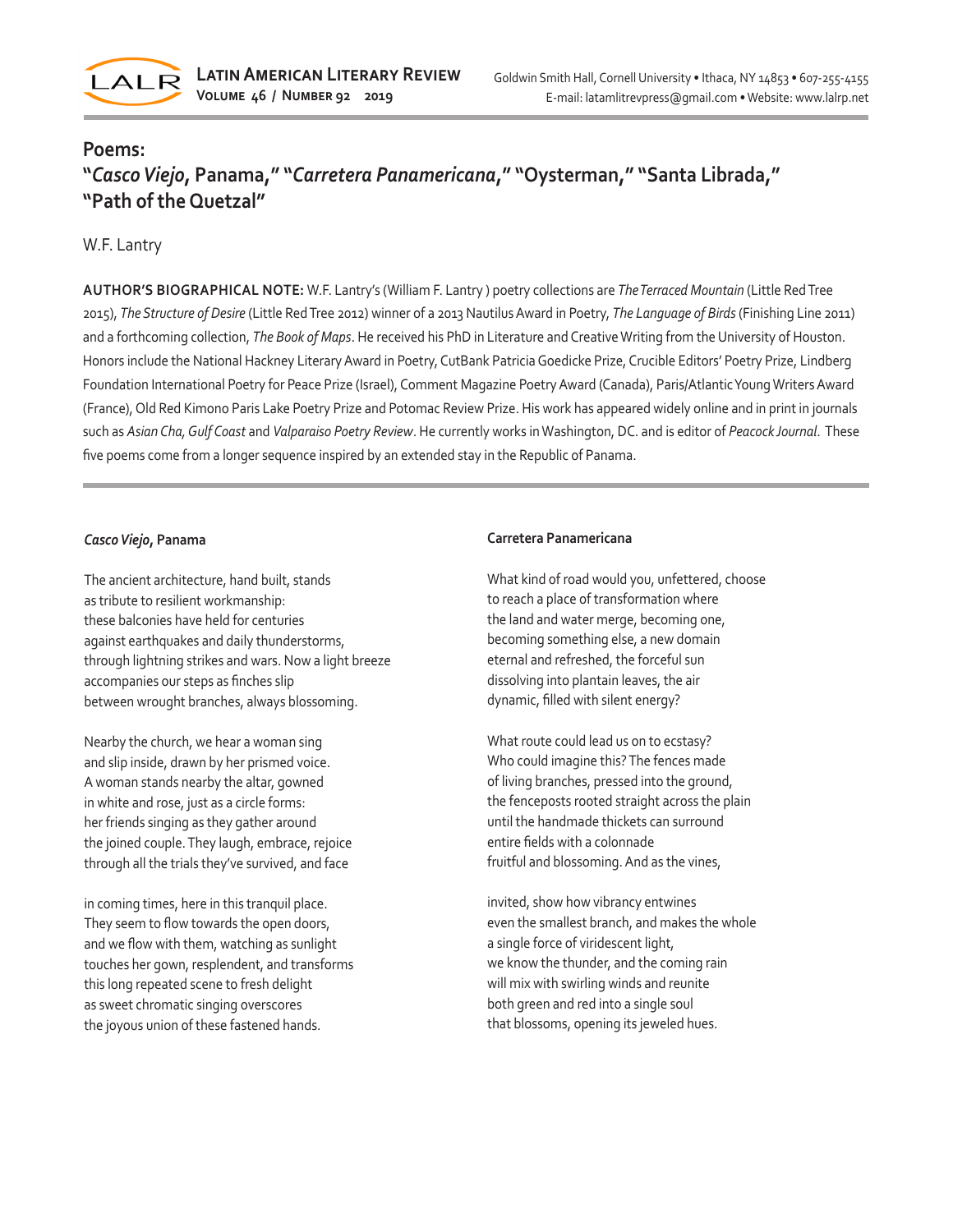### **Oysterman**

I have so little in comparison to others, half my threadbare clothes are torn along the seams, twice or three times repaired, since of necessity I've learned to stitch the fabric tight by hand. Still, I've been spared the hunger to which other souls are born: I need so little and I have so much.

We clambered over rocks. We had to clutch handholds to keep our balance. Then we saw a man wearing rope sandals, in his hand a broken bladed knife. He probed a niche of stone, looking for something. He could stand unaided, as the waves struggled to draw, receding here, his legs back out to sea.

I can't say how he found the energy to fight both waves and hunger as he sought to prise the oysters from their place of stone. Balanced, he'd work a while, then would switch to his good hand, until the blade alone slipped underneath the shell, and he had caught all he required, and sang an orison.

### **Santa Librada**

#### *~ Patron of Las Tablas, Panama*

Forget the tales of courage, and forget all you have heard: the legends of her life, her passing from this earth, for there is more and all is transformed here. Some men at sail, shipwrecked, were barely able to make shore but saved her statue amid all their strife and bore her with them as they fell to land.

They found a place of refuge and they planned to build a church, using the planks of wood from their wrecked ship. Her image disappeared, perhaps stolen, or lost within a gale, blown through this verdant shore where they had cleared the land for a foundation as they could. But then, searching along the broken ground

within another distant field, they found her image, and so built their new church there. It still stands, and the town around it fills with pilgrims each July, who tell the tale with song and dancing. The procession spills into the decorated central square, their strong arms still bearing her statuette.